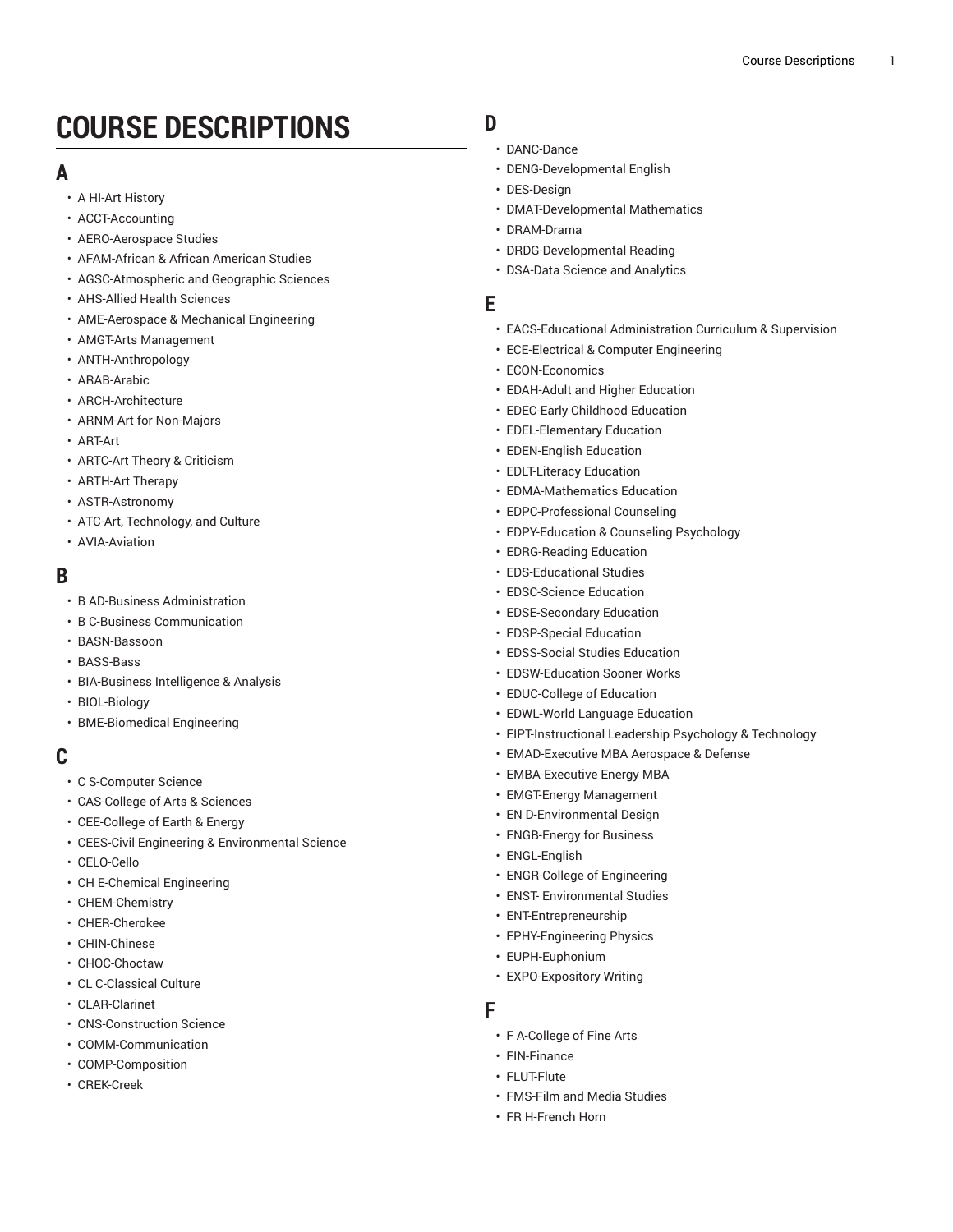- [FR-French](https://ou-public.courseleaf.com/archived-catalogs/2020-2021/courses/fr/)
- [FRAN-Franchising](https://ou-public.courseleaf.com/archived-catalogs/2020-2021/courses/fran/)

### **G**

- [G E-Geological Engineering](https://ou-public.courseleaf.com/archived-catalogs/2020-2021/courses/g_e/)
- [GCRE-Grad Comp Recital](https://ou-public.courseleaf.com/archived-catalogs/2020-2021/courses/gcre/)
- [GDMA-Graduate](https://ou-public.courseleaf.com/archived-catalogs/2020-2021/courses/gdma/) Recital DMA
- [GEOG-Geography](https://ou-public.courseleaf.com/archived-catalogs/2020-2021/courses/geog/)
- [GEOL-Geology](https://ou-public.courseleaf.com/archived-catalogs/2020-2021/courses/geol/)
- [GERM-German](https://ou-public.courseleaf.com/archived-catalogs/2020-2021/courses/germ/)
- [GIS-Geographic Information Science](https://ou-public.courseleaf.com/archived-catalogs/2020-2021/courses/gis/)
- [GPHY-Geophysics](https://ou-public.courseleaf.com/archived-catalogs/2020-2021/courses/gphy/)
- [GRAD-Graduate College](https://ou-public.courseleaf.com/archived-catalogs/2020-2021/courses/grad/)
- [GRK-Greek](https://ou-public.courseleaf.com/archived-catalogs/2020-2021/courses/grk/)
- [GRRE-Graduate Recital MM](https://ou-public.courseleaf.com/archived-catalogs/2020-2021/courses/grre/)
- [GTAR-Guitar](https://ou-public.courseleaf.com/archived-catalogs/2020-2021/courses/gtar/)

### **H**

- [H R-Human Relations](https://ou-public.courseleaf.com/archived-catalogs/2020-2021/courses/h_r/)
- [HARP-Harp](https://ou-public.courseleaf.com/archived-catalogs/2020-2021/courses/harp/)
- [HCB-Health](https://ou-public.courseleaf.com/archived-catalogs/2020-2021/courses/hcb/) Care Business
- [HEBR-Hebrew](https://ou-public.courseleaf.com/archived-catalogs/2020-2021/courses/hebr/)
- [HES-Health](https://ou-public.courseleaf.com/archived-catalogs/2020-2021/courses/hes/) and Exercise Science
- [HIST-History](https://ou-public.courseleaf.com/archived-catalogs/2020-2021/courses/hist/)
- [HMS-Health, Medicine, and Society](https://ou-public.courseleaf.com/archived-catalogs/2020-2021/courses/hms/)
- [HON-Honors College](https://ou-public.courseleaf.com/archived-catalogs/2020-2021/courses/hon/)
- [HPCD-Harpsichord](https://ou-public.courseleaf.com/archived-catalogs/2020-2021/courses/hpcd/)
- [HSCI-History](https://ou-public.courseleaf.com/archived-catalogs/2020-2021/courses/hsci/) of Science

#### **I**

- [I D-Interior Design](https://ou-public.courseleaf.com/archived-catalogs/2020-2021/courses/i_d/)
- [IAS-International](https://ou-public.courseleaf.com/archived-catalogs/2020-2021/courses/ias/) & Area Studies
- [ILAC-Instructional](https://ou-public.courseleaf.com/archived-catalogs/2020-2021/courses/ilac/) Leadership & Academic Curriculum
- [ILAW-International](https://ou-public.courseleaf.com/archived-catalogs/2020-2021/courses/ilaw/) Law
- [INTL-International](https://ou-public.courseleaf.com/archived-catalogs/2020-2021/courses/intl/) Courses
- [ISE-Industrial and Systems Engineering](https://ou-public.courseleaf.com/archived-catalogs/2020-2021/courses/ise/)
- [ITAL-Italian](https://ou-public.courseleaf.com/archived-catalogs/2020-2021/courses/ital/)

#### **J**

- [JAPN-Japanese](https://ou-public.courseleaf.com/archived-catalogs/2020-2021/courses/japn/)
- [JMC-Journalism & Mass Communication](https://ou-public.courseleaf.com/archived-catalogs/2020-2021/courses/jmc/)
- [JRRE-Music Recitals](https://ou-public.courseleaf.com/archived-catalogs/2020-2021/courses/jrre/)

#### **K**

• [KIOW-Kiowa](https://ou-public.courseleaf.com/archived-catalogs/2020-2021/courses/kiow/)

## **L**

- L [A-Landscape](https://ou-public.courseleaf.com/archived-catalogs/2020-2021/courses/l_a/) Architecture
- [L S-Legal Studies](https://ou-public.courseleaf.com/archived-catalogs/2020-2021/courses/l_s/)
- [LAT-Latin](https://ou-public.courseleaf.com/archived-catalogs/2020-2021/courses/lat/)
- [LAW-Law](https://ou-public.courseleaf.com/archived-catalogs/2020-2021/courses/law/)
- [LDMA-Music](https://ou-public.courseleaf.com/archived-catalogs/2020-2021/courses/ldma/) Recitals
- [LGBT-LGBTQ](https://ou-public.courseleaf.com/archived-catalogs/2020-2021/courses/lgbt/) Studies
- [LING-Linguistics](https://ou-public.courseleaf.com/archived-catalogs/2020-2021/courses/ling/)
- LIS-Library and [Information](https://ou-public.courseleaf.com/archived-catalogs/2020-2021/courses/lis/) Studies
- [LSAL-Administrative](https://ou-public.courseleaf.com/archived-catalogs/2020-2021/courses/lsal/) Leadership
- [LSCJ-Criminal Justice](https://ou-public.courseleaf.com/archived-catalogs/2020-2021/courses/lscj/)
- [LSCS-Cultural Studies](https://ou-public.courseleaf.com/archived-catalogs/2020-2021/courses/lscs/)
- LSH-Legal Studies [Healthcare](https://ou-public.courseleaf.com/archived-catalogs/2020-2021/courses/lsh/) Law
- LSHA-Human & Health Services [Administration](https://ou-public.courseleaf.com/archived-catalogs/2020-2021/courses/lsha/)
- LSI-Legal Studies [Indigenous](https://ou-public.courseleaf.com/archived-catalogs/2020-2021/courses/lsi/) Peoples Law
- [LSIB-Legal Studies International Business Law](https://ou-public.courseleaf.com/archived-catalogs/2020-2021/courses/lsib/)
- [LSIS-Integrated Studies](https://ou-public.courseleaf.com/archived-catalogs/2020-2021/courses/lsis/)
- LSLC-Lifespan Care and [Administration](https://ou-public.courseleaf.com/archived-catalogs/2020-2021/courses/lslc/)
- [LSMS-Museum Studies](https://ou-public.courseleaf.com/archived-catalogs/2020-2021/courses/lsms/)
- [LSO-Legal](https://ou-public.courseleaf.com/archived-catalogs/2020-2021/courses/lso/) Studies Oil, Gas, & Energy Law
- [LSPS-Prevention](https://ou-public.courseleaf.com/archived-catalogs/2020-2021/courses/lsps/) Science
- [LSRL-Community](https://ou-public.courseleaf.com/archived-catalogs/2020-2021/courses/lsrl/) Recreation Leadership
- [LSTD-Liberal Studies](https://ou-public.courseleaf.com/archived-catalogs/2020-2021/courses/lstd/)
- [LTRS-Letters](https://ou-public.courseleaf.com/archived-catalogs/2020-2021/courses/ltrs/)

## **M**

- M [S-Military](https://ou-public.courseleaf.com/archived-catalogs/2020-2021/courses/m_s/) Science Army
- [MATH-Mathematics](https://ou-public.courseleaf.com/archived-catalogs/2020-2021/courses/math/)
- [MBIO-Microbiology](https://ou-public.courseleaf.com/archived-catalogs/2020-2021/courses/mbio/)
- [METR-Meteorology](https://ou-public.courseleaf.com/archived-catalogs/2020-2021/courses/metr/)
- [MGT-Management](https://ou-public.courseleaf.com/archived-catalogs/2020-2021/courses/mgt/)
- [MIS-Management Information Systems](https://ou-public.courseleaf.com/archived-catalogs/2020-2021/courses/mis/)
- [MIT-Management](https://ou-public.courseleaf.com/archived-catalogs/2020-2021/courses/mit/) Information Technology
- [MKT-Marketing](https://ou-public.courseleaf.com/archived-catalogs/2020-2021/courses/mkt/)
- [MLLL-Modern](https://ou-public.courseleaf.com/archived-catalogs/2020-2021/courses/mlll/) Languages, Literatures, & Linguistics
- [MRS-Medieval](https://ou-public.courseleaf.com/archived-catalogs/2020-2021/courses/mrs/) and Renaissance
- [MTHR-Musical](https://ou-public.courseleaf.com/archived-catalogs/2020-2021/courses/mthr/) Theatre
- [MUED-Music](https://ou-public.courseleaf.com/archived-catalogs/2020-2021/courses/mued/) Education
- [MUHI-Music](https://ou-public.courseleaf.com/archived-catalogs/2020-2021/courses/muhi/) History
- [MULI-Music](https://ou-public.courseleaf.com/archived-catalogs/2020-2021/courses/muli/) Literature
- [MUNM-Music for Non-Majors](https://ou-public.courseleaf.com/archived-catalogs/2020-2021/courses/munm/)
- [MUS-Music](https://ou-public.courseleaf.com/archived-catalogs/2020-2021/courses/mus/)
- [MUSC-Musicology](https://ou-public.courseleaf.com/archived-catalogs/2020-2021/courses/musc/)
- [MUTE-Music](https://ou-public.courseleaf.com/archived-catalogs/2020-2021/courses/mute/) Technique
- [MUTH-Music](https://ou-public.courseleaf.com/archived-catalogs/2020-2021/courses/muth/) Theory
- [MUTK-Music](https://ou-public.courseleaf.com/archived-catalogs/2020-2021/courses/mutk/) Technology

#### **N**

- N S-Naval [Science](https://ou-public.courseleaf.com/archived-catalogs/2020-2021/courses/n_s/)
- [NAS-Native](https://ou-public.courseleaf.com/archived-catalogs/2020-2021/courses/nas/) American Studies
- NPNG-Nonprofit & [Nongovernmental](https://ou-public.courseleaf.com/archived-catalogs/2020-2021/courses/npng/) Organizations

#### **O**

- [OBOE-Oboe](https://ou-public.courseleaf.com/archived-catalogs/2020-2021/courses/oboe/)
- [OCL-Organizational](https://ou-public.courseleaf.com/archived-catalogs/2020-2021/courses/ocl/) and Community Leadership
- [ODYN-Organizational](https://ou-public.courseleaf.com/archived-catalogs/2020-2021/courses/odyn/) Dynamics
- [ORGN-Organ](https://ou-public.courseleaf.com/archived-catalogs/2020-2021/courses/orgn/)